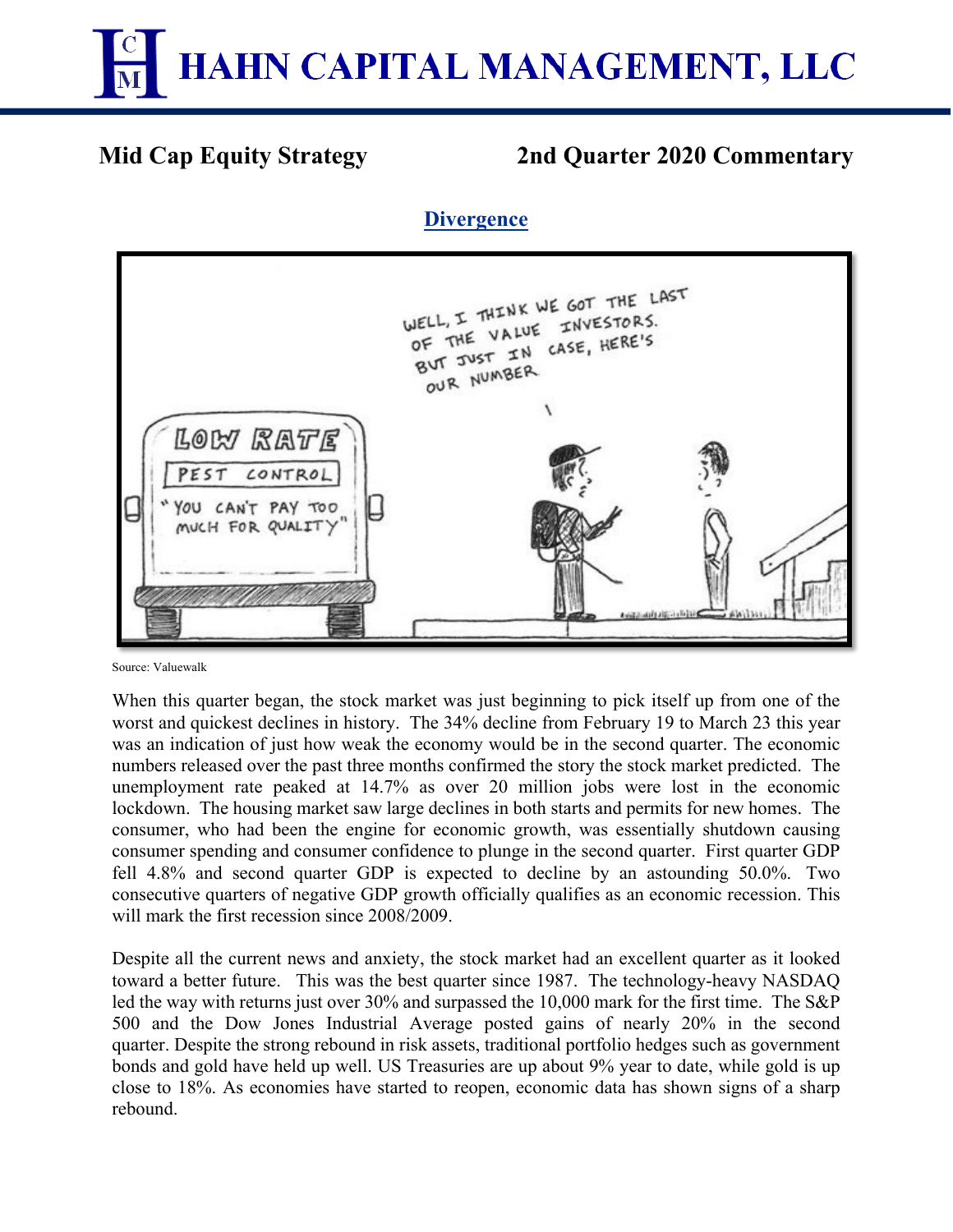For example, US retail sales rose 17% month-on-month in May, while UK retail sales rebounded by 12%. While sales are still down 6% and 13% year-on-year, respectively, the speed and magnitude of the bounce back is a clear positive.

The other positive is that central banks globally have made clear that they stand willing to use their full firepower to keep government and corporate borrowing costs low. The Bank of England, for example, recently increased its quantitative easing program by a further GBP 100 billion, helping to keep UK 10-year Gilt yields low, at around 0.2%. 10-year U.S. Treasuries meanwhile are hovering around generational lows of about 0.6%. The worst-case scenario of the Covid crisis morphing into a liquidity crunch has thus been avoided (at least for Corporate America), and central banks don't appear to be in the mood to back away from providing liquidity support where necessary. This central bank support has helped US high yield rally by nearly 10% this quarter, while global investment grade credit rallied by almost 9%. Fed Funds futures do not discount any future FED Funds rate increases as far out as 2023, so low interest rates seem here to stay for the intermediate term, at least.

The S&P 500 looks to be pricing in a V-shaped economic recovery, but it is worth noting that sector performance tells a more differentiated story. For example, online retailers are up very strongly year-to-date, while department stores are down sharply, along with other sectors that have been most affected by virus-driven closures, such as hotels, airlines, retail REITS, energy companies and banks. While most of the worst-performing sectors year-to-date have also lagged during the rally since late March, energy companies have been one of the best-performing sectors, as oil prices partially recovered. And some of the best-performing sectors year-to-date, such as food retailers and supermarkets, have lagged the most during the rally. So it is important to look beneath the index level for both opportunities and risks and to be aware that many companies aren't starting the second half of this year where they were at the beginning of the year, even though some indices may give that impression. Value stocks are down 17% this year, while growth stocks are up 6%.



**How extreme has the divergence become? You can judge for yourself!**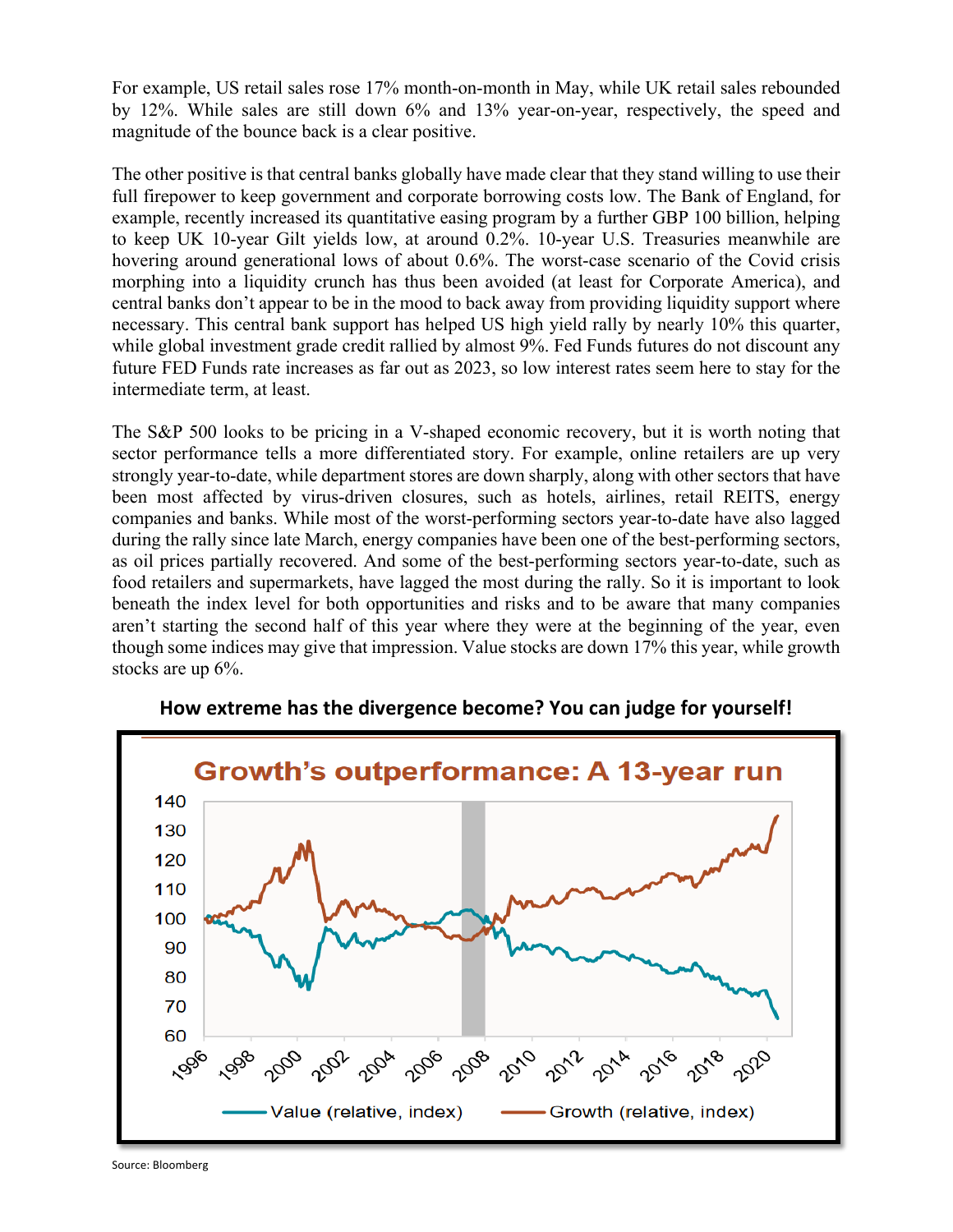Over the past three months, markets have staged a comeback led by U.S. tech stocks, producing a bubble in which pricing matters little to its beneficiaries. Whatever the sentiment of investors, the flood of money into tech stocks, owing to their supposed immunity to the pandemic and any resulting economic downturn, will likely deliver disastrous results to those newly involved. In the meantime, they will continue to experience extraordinary returns: as long as other investors make the same decisions at the same time, they are all rewarded – at least for a while. Notable examples include Zoom Video Communications with \$800m of TTM (trailing twelve months) revenue priced at \$72b; Shopify with \$1.7b of TTM revenue priced at \$107b; Virgin Galactic with no revenue priced at \$3b (formerly above \$7b); and, Nikola Corp with no revenue priced at \$34b, equivalent to the valuation of Ford. In many cases, we find it unlikely that investors will collect their principal in the future, let alone receive an adequate return on their money. Concurrently, many speculators have been animated with the buy-the-dip mentality, whereby any price decline is construed as an attractive purchase opportunity, regardless of its magnitude or a stock's current valuation. As a result, whimsical buying has occurred in the riskiest of stocks, such as the SAAS (software-as-a-service) stocks and more recently, soon to be bankrupt companies such as Hertz and Chesapeake Energy, both of whose dire conditions had been well telegraphed prior to their respective 2<sup>nd</sup> quarter bankruptcy filings. Investors in these sectors have become untethered to the laws of mathematics, mistaking momentum for sound investing principles.

Overall, the market has rallied on the back of fiscal and monetary stimulus, combined with the reopening of economies. We believe the monetary support is here to stay, but that in some countries there is a risk that fiscal stimulus may become less generous. Meanwhile, resurging Covid infection rates could lead to additional social distancing measures being imposed or voluntarily adopted.

Like much of pandemic life today, equity markets are downright strange. Who would have thought rampant stock speculation could coexist with runaway coronavirus fears? Yet, witness the proposed secondary stock offering of bankrupt Hertz stock, or the zero-revenue, hydrogen truck startup Nikola's \$34 billion market value. If the market is a voting machine in the short term, far too many voters appear to have gone mad. No one, however, should be too surprised. Gambling, fear, and greed are constant fixtures in financial markets. Fortunately, the market is a weighing machine in the long term as real value accumulates in the form of profits and cash flows. On that score, we look forward to harvesting capital gains and dividends in the coming years as the cash flows produced by our companies generate real spendable dollars.

## **Quarterly Performance**

Our **preliminary return** for the Hahn Capital Management Mid-Cap Value Composite was 17.69% gross of fees in the second quarter of 2020. For the quarter, we underperformed our primary benchmark, the Russell Mid-Cap Value Index, by 2.26 percentage points. For the quarter, sector allocations to Utilities (no holdings), Information Technology, Consumer Staples (no holdings), Consumer Discretionary, Industrials and Healthcare contributed positively (relative to the benchmark), while those to Energy, Real Estate, Materials, Communication Services (no holdings) and Cash detracted. The most significant relative performers during the quarter were EastWest Bancorp (EWBC), Bank of NT Butterfield & Sons (NTB), LabCorp (LH), and First Republic Bank (FRC), while the most significant underperformers were Ross Stores (ROST), Becton Dickinson (BDX), Jacobs Engineering Group (J), and Euronet Worldwide (EEFT).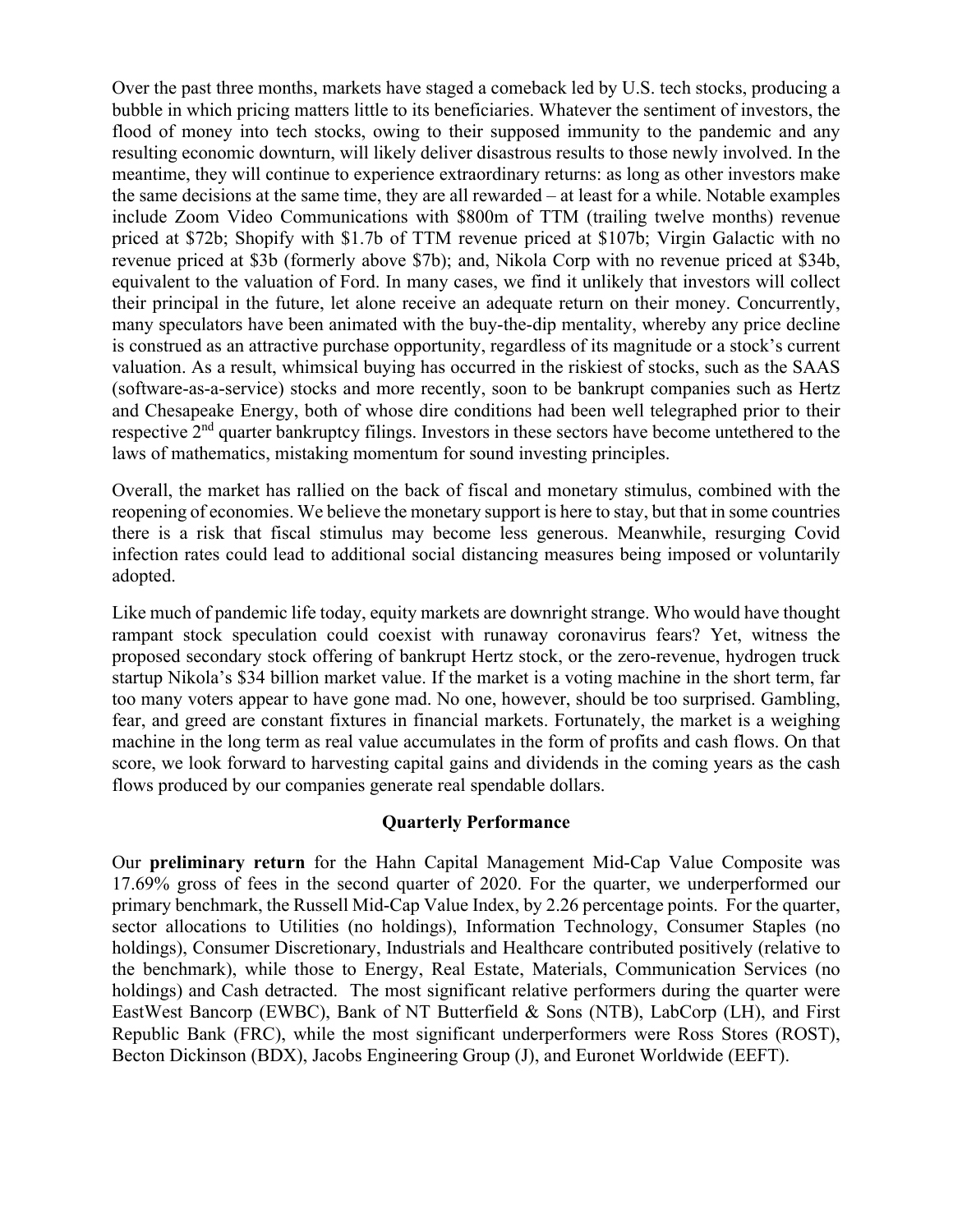## **Hahn Capital Quarterly Performance Attribution – 2Q20**

| QTD HCM vs. Russell Mid-Cap Value Index - Quarter Ended 06/30/2020 |             |              |             |             |              |             |               |               |               |                |              |
|--------------------------------------------------------------------|-------------|--------------|-------------|-------------|--------------|-------------|---------------|---------------|---------------|----------------|--------------|
| <b>LINKED PERFORMANCE BY SECTORS</b>                               |             |              |             |             |              |             |               |               |               |                |              |
|                                                                    |             |              |             |             |              |             |               |               |               |                |              |
| <b>BENCHMARK: Russell Midcap Value Index</b>                       |             |              |             |             |              |             |               |               |               |                |              |
| <b>PORTFOLIO: Model Account</b>                                    |             |              |             |             |              |             |               |               |               |                |              |
|                                                                    | <b>PORT</b> | <b>BENCH</b> | <b>DIFF</b> | <b>PORT</b> | <b>BENCH</b> | <b>DIFF</b> | <b>SECTOR</b> | <b>STOCK</b>  | <b>ACTIVE</b> | <b>PASSIVE</b> | <b>TOTAL</b> |
| <b>GICS Sector</b>                                                 | Weight      | Weight       | Weight      | Return      | Return       | Return      | <b>SELECT</b> | <b>SELECT</b> | <b>CONTR</b>  | <b>CONTR</b>   | <b>CONTR</b> |
| Real Estate                                                        | 18.34%      | 13.38%       | 4.96%       | 15.58%      | 12.41%       | 3.17%       | $-0.38%$      | 0.60%         | 0.22%         | 0.00%          | 0.22%        |
| Industrials                                                        | 16.81%      | 12.11%       | 4.70%       | 17.70%      | 23.89%       | $-6.19%$    | 0.15%         | $-1.02%$      | $-0.87%$      | 0.00%          | $-0.87%$     |
| Financials                                                         | 15.15%      | 16.47%       | $-1.32%$    | 27.10%      | 18.08%       | 9.01%       | 0.07%         | 1.25%         | 1.32%         | 0.00%          | 1.32%        |
| <b>Information Technology</b>                                      | 14.00%      | 8.03%        | 5.97%       | 20.10%      | 26.51%       | $-6.41%$    | 0.43%         | $-0.88%$      | $-0.45%$      | 0.00%          | $-0.45%$     |
| <b>Health Care</b>                                                 | 13.79%      | 8.42%        | 5.36%       | 18.27%      | 19.98%       | $-1.72%$    | 0.02%         | $-0.26%$      | $-0.24%$      | 0.00%          | $-0.24%$     |
| Consumer Discretionary                                             | 10.46%      | 8.29%        | 2.17%       | 12.88%      | 37.45%       | $-24.58%$   | 0.37%         | $-2.44%$      | $-2.07%$      | 0.00%          | $-2.07%$     |
| Materials                                                          | 2.01%       | 7.37%        | $-5.35%$    | 37.68%      | 25.29%       | 12.39%      | $-0.27%$      | 0.23%         | $-0.04%$      | 0.00%          | $-0.04%$     |
| Energy                                                             | 1.52%       | 3.97%        | $-2.46%$    | 40.08%      | 55.02%       | $-14.94%$   | $-0.65%$      | $-0.17%$      | $-0.82%$      | 0.00%          | $-0.82%$     |
| <b>Communication Services</b>                                      | 0.00%       | 3.93%        | $-3.93%$    | 0.00%       | 24.49%       | $-24.49%$   | $-0.17%$      | 0.00%         | $-0.17%$      | 0.00%          | $-0.17%$     |
| <b>Consumer Staples</b>                                            | 0.00%       | 5.43%        | $-5.43%$    | 0.00%       | 13.17%       | $-13.17%$   | 0.38%         | 0.00%         | 0.38%         | 0.00%          | 0.38%        |
| <b>Utilities</b>                                                   | 0.00%       | 12.59%       | $-12.59%$   | 0.00%       | 3.53%        | $-3.53%$    | 2.20%         | 0.00%         | 2.20%         | 0.00%          | 2.20%        |
| Cash                                                               | 7.93%       | 0.00%        | 7.93%       | 0.13%       | 0.00%        | 0.13%       | $-1.71%$      | 0.00%         | $-1.71%$      | 0.00%          | $-1.71%$     |
| <b>Total Portfolio</b>                                             |             |              |             | 17.72%      | 19.95%       | $-2.24%$    | 0.44%         | $-2.68%$      | $-2.24%$      | $0.00\%$       | $-2.24%$     |

#### **As of June 30, 2020**

### *YTD PERFORMANCE ATTRIBUTION ANALYSIS*

**HCM vs. Russell Mid-Cap Value Index Notable Performers by Sector**

| HCM Attribution Analysis - Quarter Ended June 30, 2020 vs Russell Midcap Value Index |               |                  |             |              |            |          |          |  |  |  |
|--------------------------------------------------------------------------------------|---------------|------------------|-------------|--------------|------------|----------|----------|--|--|--|
|                                                                                      | Average Port. | <b>Benchmark</b> | Over/       | Contribution | Actual     | Stock    | Sector   |  |  |  |
| <b>GICS Sector</b>                                                                   | Weight        | Weight           | Underweight | Return       | Return     | Alpha    | Alpha    |  |  |  |
| Real Estate                                                                          | 17.71%        | 13.85%           | 3.86%       | $-1.06%$     | $-5.00%$   | 3.00%    | $-0.28%$ |  |  |  |
| Industrials                                                                          | 17.67%        | 11.98%           | 5.69%       | $-4.31\%$    | $-22.02\%$ | $-1.22%$ | 0.12%    |  |  |  |
| Financials                                                                           | 15.77%        | 17.27%           | $-1.50%$    | $-4.17%$     | $-23.93\%$ | 0.32%    | 0.21%    |  |  |  |
| <b>Information Technology</b>                                                        | 13.90%        | 7.80%            | 6.10%       | $-2.11%$     | -16.47%    | $-1.25%$ | 0.69%    |  |  |  |
| <b>Health Care</b>                                                                   | 12.99%        | 7.89%            | 5.09%       | $-0.16%$     | $-3.53%$   | $-0.27%$ | 0.79%    |  |  |  |
| <b>Consumer Discretionary</b>                                                        | 11.02%        | 8.46%            | 2.56%       | $-4.04%$     | $-32.51\%$ | $-1.12%$ | $-0.22%$ |  |  |  |
| Materials                                                                            | 2.00%         | 6.99%            | -4.99%      | 0.05%        | 6.89%      | 0.26%    | $-0.36%$ |  |  |  |
| Energy                                                                               | 1.64%         | 4.32%            | $-2.68%$    | $-0.61%$     | $-34.54%$  | 0.15%    | 0.88%    |  |  |  |
| <b>Communication Services</b>                                                        | 0.00%         | 3.92%            | $-3.92%$    | 0.00%        | 0.00%      | 0.00%    | $-0.22%$ |  |  |  |
| <b>Consumer Staples</b>                                                              | 0.00%         | 5.14%            | $-5.14%$    | 0.00%        | 0.00%      | 0.00%    | $-0.46%$ |  |  |  |
| <b>Utilities</b>                                                                     | 0.00%         | 12.37%           | $-12.37%$   | 0.00%        | 0.00%      | 0.00%    | $-0.40%$ |  |  |  |
| Cash                                                                                 | 7.30%         | 0.00%            | 7.30%       | 0.03%        | 0.53%      | 1.07%    | 1.07%    |  |  |  |
| <b>Total Portfolio</b>                                                               |               |                  |             |              |            | $-0.11%$ | 1.82%    |  |  |  |

## **HCM Model Portfolio – Relative Performance by Stock – Quarter Ended Mar 31, 2020**

| As of June 30, 2020                                                                |                                                                                      |                                                                          |          |                          |                          |       |                            |                          |          |  |  |
|------------------------------------------------------------------------------------|--------------------------------------------------------------------------------------|--------------------------------------------------------------------------|----------|--------------------------|--------------------------|-------|----------------------------|--------------------------|----------|--|--|
| <b>Attribution Analysis - Notable Performers by Sector &amp; Stock</b>             |                                                                                      |                                                                          |          |                          |                          |       |                            |                          |          |  |  |
| <b>Notable Performers by Sector</b>                                                |                                                                                      |                                                                          |          |                          |                          |       |                            |                          |          |  |  |
|                                                                                    |                                                                                      |                                                                          |          |                          |                          |       |                            |                          |          |  |  |
|                                                                                    | Quarter Ended 06/30/2020 - Portfolio vs Russell Midcap Value Index                   |                                                                          |          |                          |                          |       |                            |                          |          |  |  |
| <b>Top Four Holdings</b>                                                           | <b>Bottom Four Sectors</b><br><b>Bottom Four Holdings</b><br><b>Top Four Sectors</b> |                                                                          |          |                          |                          |       |                            |                          |          |  |  |
| <b>Total Attribution</b>                                                           |                                                                                      | <b>Total Attribution</b>                                                 |          |                          | <b>Total Attribution</b> |       |                            | <b>Total Attribution</b> |          |  |  |
| <b>EAST WEST BANCORP INC</b>                                                       | 0.64%                                                                                | $-1.88%$<br>1 ROSS STORES INC                                            |          | 1 Utilities              |                          | 2.20% |                            | 1 Consumer Discretionary | $-2.07%$ |  |  |
| 2 BANK OF N.T. BUTTERFIELD&SON                                                     | 0.43%                                                                                | 2 BECTON DICKINSON AND CO<br>$-0.85%$                                    |          |                          | 2 Financials             | 1.32% |                            | 2 Cash                   | $-1.71%$ |  |  |
| 3 LABORATORY CRP OF AMER HLDGS                                                     | 0.36%                                                                                | 3 JACOBS ENGINEERING GROUP IN<br>$-0.66%$                                |          |                          | 3 Consumer Staples       | 0.38% |                            | 3 Industrials            | $-0.87%$ |  |  |
| 4 FIRST REPUBLIC BANK/CA                                                           | 0.30%                                                                                | 4 EURONET WORLDWIDE INC<br>$-0.50%$                                      |          |                          | 4 Real Estate            | 0.22% |                            | 4 Energy                 | $-0.82%$ |  |  |
|                                                                                    |                                                                                      |                                                                          |          |                          |                          |       |                            |                          |          |  |  |
|                                                                                    |                                                                                      |                                                                          |          |                          |                          |       |                            |                          |          |  |  |
|                                                                                    |                                                                                      | Year-to-Date Ended 06/30/2020 - Portfolio vs. Russell Midcap Value Index |          |                          |                          |       |                            |                          |          |  |  |
| <b>Top Four Holdings</b><br><b>Bottom Four Holdings</b><br><b>Top Four Sectors</b> |                                                                                      |                                                                          |          |                          |                          |       | <b>Bottom Four Sectors</b> |                          |          |  |  |
| <b>Total Attribution</b>                                                           | <b>Total Attribution</b>                                                             |                                                                          |          | <b>Total Attribution</b> |                          |       | <b>Total Attribution</b>   |                          |          |  |  |
| <b>EQUINIX INC</b>                                                                 | 1.87%                                                                                | 1 EURONET WORLDWIDE INC.                                                 | $-1.32%$ |                          | 1 Real Estate            | 2.72% |                            | 1 Consumer Discretionary | $-1.33%$ |  |  |
| 2 ALEXANDRIA REAL ESTATE EQUIT                                                     | 0.73%                                                                                | 2 AIR LEASE CORP                                                         | $-0.89%$ |                          | 2 Not Classified         | 1.07% |                            | 2 Industrials            | $-1.10%$ |  |  |
| 3 ROPER TECHNOLOGIES INC                                                           | 0.50%                                                                                | 3 HEXCEL CORP<br>$-0.79%$                                                |          |                          | 3 Energy                 | 1.04% |                            | 3 Information Technology | $-0.56%$ |  |  |
| 4 MID-AMERICA APARTMENT COMM                                                       | 0.50%<br>4 PVH CORP<br>$-0.79%$                                                      |                                                                          |          |                          | 4 Financials             | 0.54% |                            | 4 Consumer Staples       | $-0.46%$ |  |  |
|                                                                                    |                                                                                      |                                                                          |          |                          |                          |       |                            |                          |          |  |  |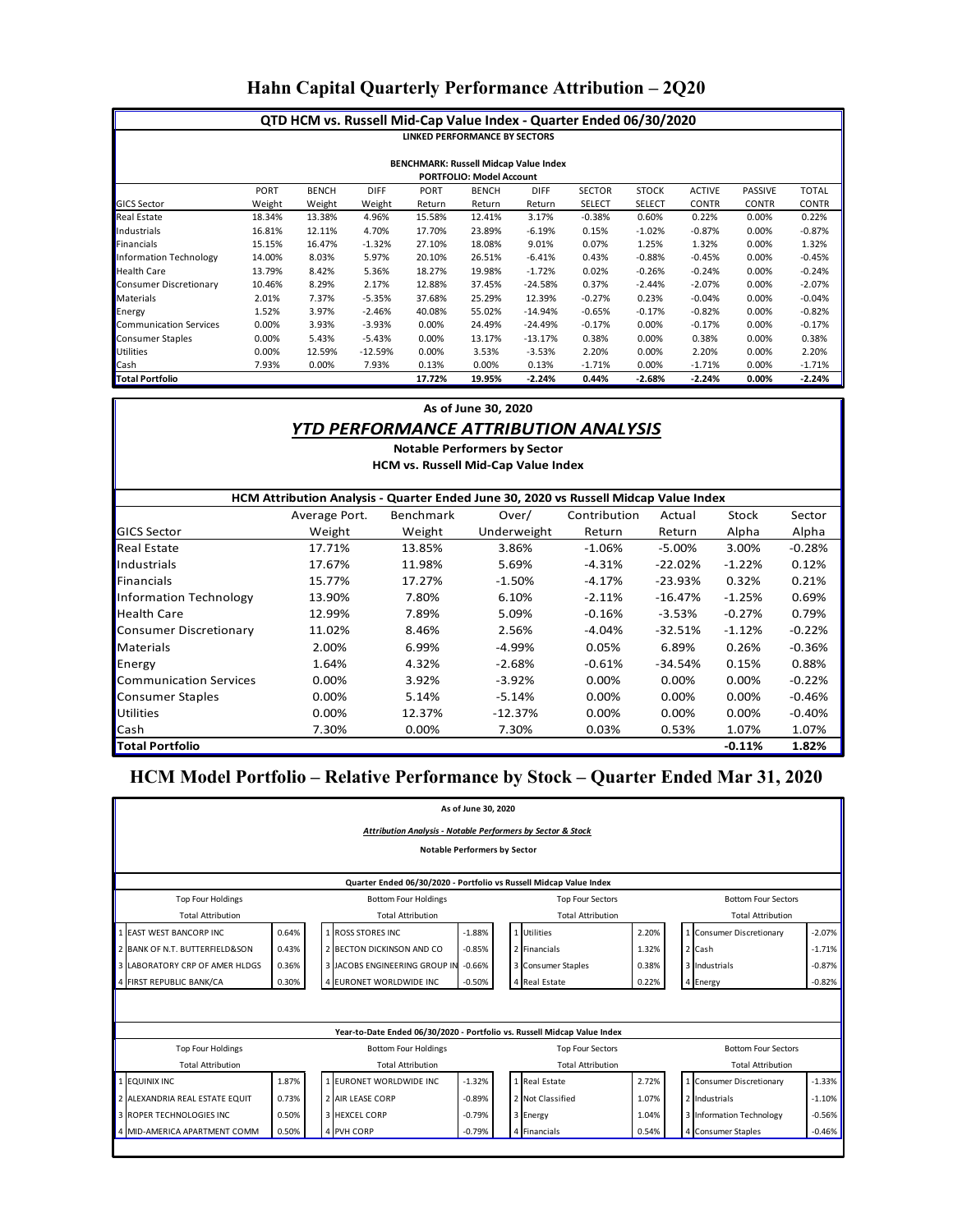### **HCM MID-CAP VALUE COMPOSITE PERFORMANCE HISTORY**

| % Annualized<br><b>Returns</b><br>As of 06/30/2020 | <b>2Q 2020</b> | 1 Year     | <b>3 Years</b> | <b>5 Years</b> | <b>7 Years</b> | <b>10 Years</b> | <b>Since Inception</b><br>$06 - 30 - 88$ |
|----------------------------------------------------|----------------|------------|----------------|----------------|----------------|-----------------|------------------------------------------|
| <b>HCM</b> Gross<br>of Fees                        | 17.69%         | $-10.02\%$ | $3.67\%$       | $4.33\%$       | $6.76\%$       | 11.73%          | 13.20%                                   |
| <b>HCM</b> Net<br>of Fees                          | $17.44\%$      | $-10.96\%$ | $2.63\%$       | $3.30\%$       | 5.71%          | 10.64%          | 12.10%                                   |
| <b>Russell Mid Cap</b><br><b>Value Index</b>       | 19.95%         | $-11.81%$  | $-0.54\%$      | $3.32\%$       | $6.56\%$       | 10.29%          | 10.57%                                   |
| <b>Russell Mid Cap</b><br><b>Index</b>             | 24.61%         | $-2.24%$   | 5.79%          | $6.76\%$       | 9.40%          | 12.35%          | 10.99%                                   |

## *[Link to: HCM Performance Disclosures](http://www.hahncap.com/library/HCM_Performance_Disclosures.pdf)*

## **PORTFOLIO ACTIVITY**

### **Positions Increased**

**Euronet Worldwide (EEFT)** – We added to our long term holding in Euronet as the stock continues to trade at a greater than 30% discount to its underlying intrinsic value. The company has no net debt, \$800 million in cash and dominant businesses in ATM management, pre-paid cards and money transfer. We believe the company has best-in-class management and will have greater than \$8 per share in operating earnings in 2022, with a 25% return on equity. Euronet will have a difficult 2020 due to the impact of economic activity levels on its business, none of which represents a permanent impairment.

**Sallie Mae (SLM)** – We added to our holding in Sallie Mae as this specialty bank (focused entirely on student lending) continues to grow very materially its number of customers, has managed its credit exposure very effectively and is likely to see demand for student loans increase dramatically over the next several years. There is a direct correlation between periods of recession leading to greater student loan demand as more people seek to go to school (because of poor job market conditions) and those who do got school needing to borrow a larger proportion of the cost (more difficult financial conditions). This portends very well for Sallie Mae. We were able to add to our position at a discount to tangible book value and the company also pays a 2% dividend yield as well.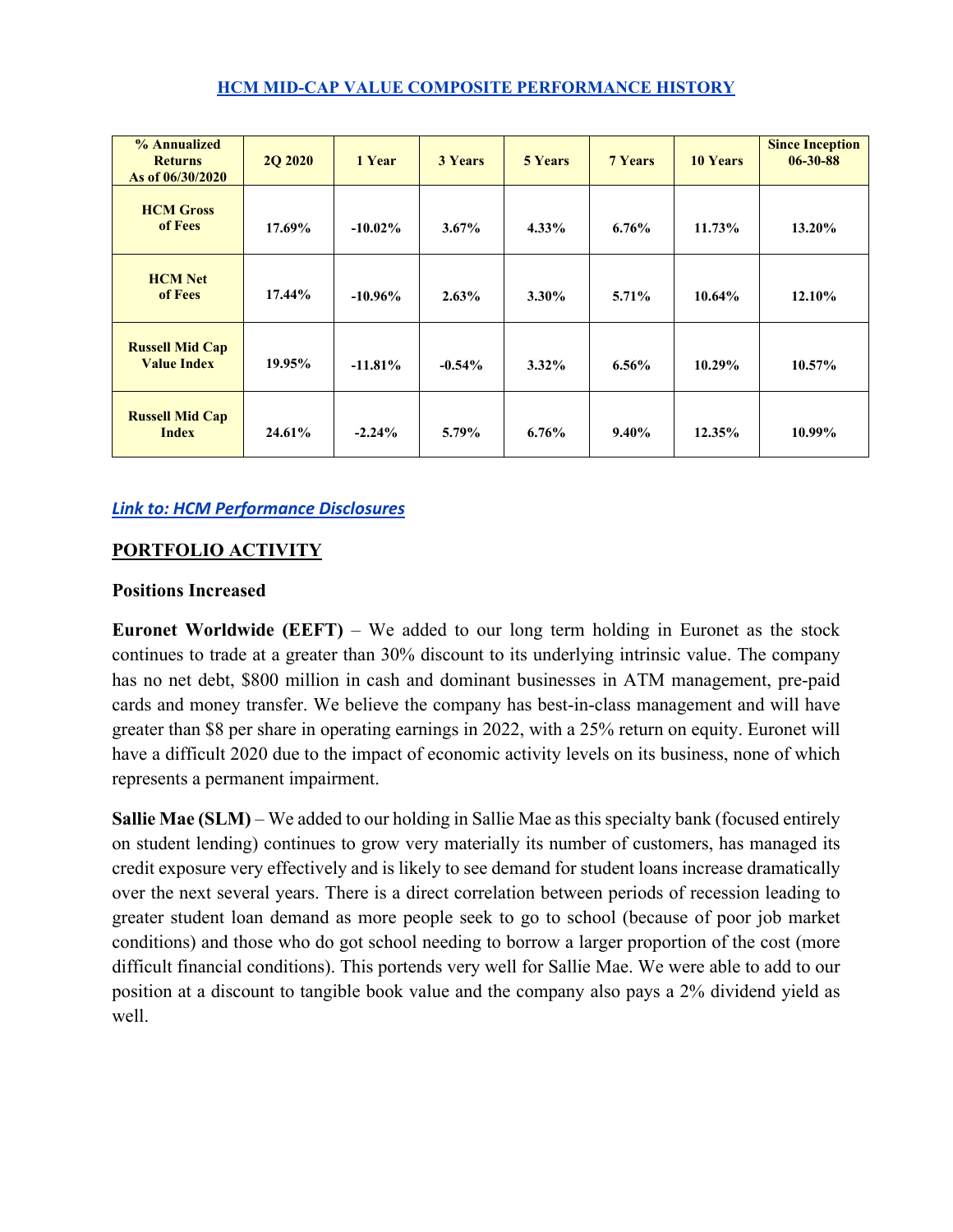## **Positions Reduced**

**Equinix (EQIX)** – We slightly reduced our position in Equinix during the quarter as this data center real estate owner had outperformed so materially over the past 6 months that it had become a greater than 5% position in the portfolio. In keeping with our long-held risk management principles, we reduced it but remain materially overweight this stock. Demand for secure, robust and redundant data centers that are co-located with other large data users is exploding due to the growth in demand for cloud computing, e-commerce and other demands for network interconnection. As the global leader, Equinix maintains a significant pricing and demand premium relative to its competitors and continues to increase market share and drive profitability through scale and organic expansion.

## **Outlook**

Many risks remain. First, the Federal Reserve and other central banks have been clear that they can only lend, not spend, and so will not necessarily be able to save companies that face solvency concerns, rather than just liquidity concerns. Some companies will therefore still face bankruptcy, and we have unfortunately already seen some examples this past quarter.

In addition, the virus has not been fully contained, nor a vaccine approved. In continental Europe, Australasia and some parts of Asia, including China, new infections have fallen to low levels and economies are reopening. In the UK, new infections have also continued to fall, albeit not to as low levels as in Europe. However, in the US, the number of new infections is rising again, while several emerging markets, including India and much of Latin America, have been unable to get the virus under control. This raise the potential re-introduction or extensions of closure mandates, thus inhibiting economic recovery.

Another risk comes in the form of potential fiscal fatigue from governments, which could potentially roll back their fiscal stimulus too soon, before the virus has been fully contained and the economy and labor markets allowed to recover. In the US, incomes have so far been supported by stimulus checks and unusually generous unemployment benefits, which are due to expire at the end of July. If these benefits are not extended, many unemployed Americans could experience a significant reduction in their incomes in the second half of the year. State and municipal budgets are a disaster and a reckoning is coming as the federal government has focused so far only on consumer and corporate bail-outs. Our home state of California is staring at a \$50 billion deficit for the current fiscal year and with some of the highest tax rates in the nation, limited ability to further hike rates in a dramatic fashion.

Political risks also remain, with the US election fast approaching, tensions between China and the rest of the world escalating and Brexit still unresolved. On a positive political note, the European Union has taken steps towards reducing the risk of a politically induced rerun of the European sovereign debt crisis. The proposed recovery fund would essentially provide support to some of the worst-affected countries, such as Italy and Spain, from countries such as Germany and France.